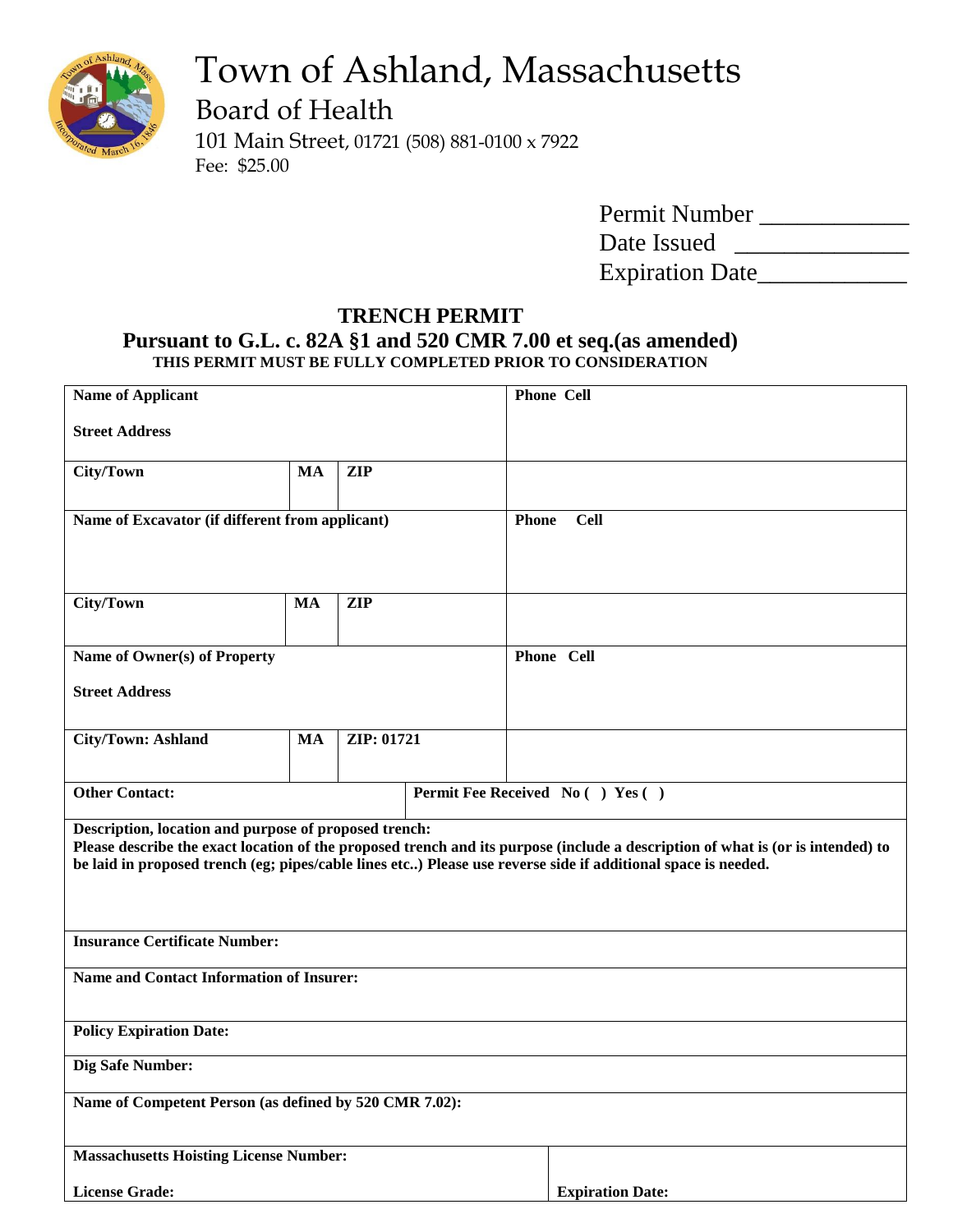**BY SIGNING THIS FORM, THE APPLICANT, OWNER, AND EXCAVATOR ALL ACKNOWLEDGE AND CERTIFY THAT THEY ARE FAMILIAR WITH, OR, BEFORE COMMENCEMENT OF THE WORK, WILL BECOME FAMILIAR WITH, ALL LAWS AND REGULATIONS APPLICABLE TO WORK PROPOSED, INCLUDING OSHA REGULATIONS, G.L. c. 82A, 520 CMR 7.00 et seq., AND ANY APPLICABLE MUNICIPAL ORDINANCES, BY-LAWS AND REGULATIONS AND THEY COVENANT AND AGREE THAT ALL WORK DONE UNDER THE PERMIT ISSUED FOR SUCH WORK WILL COMPLY THEREWITH IN ALL RESPECTS AND WITH THE CONDITIONS SET FORTH BELOW.**

**THE UNDERSIGNED OWNER AUTHORIZES THE APPLICANT TO APPLY FOR THE PERMIT AND THE EXCAVATOR TO UNDERTAKE SUCH WORK ON THE PROPERTY OF THE OWNER, AND ALSO, FOR THE DURATION OF CONSTRUCTION, AUTHORIZES PERSONS DULY APPOINTED BY THE MUNICIPALITY TO ENTER UPON THE PROPERTY TO MONITOR AND INSPECT THE WORK FOR CONFORMITY WITH THE CONDITIONS ATTACHED HERETO AND THE LAWS AND REGULATIONS GOVERING SUCH WORK.** 

**THE UNDERSIGNED APPLICANT, OWNER AND EXCAVATOR AGREE JOINTLY AND SEVERALLY TO REIMBURSE THE MUNICIPALITY FOR ANY AND ALL COSTS AND EXPENSES INCURRED BY THE MUNICIPALITY IN CONNECTION WITH THIS PERMIT AND THE WORK CONDUCTED THEREUNDER, INCLUDING BUT NOT LIMITED TO ENFORCING THE REQUIREMENTS OF STATE LAW AND CONDITIONS OF THIS PERMIT, INSPECTIONS MADE TO ASSURE COMPLIANCE THEREWITH, AND MEASURES TAKEN BY THE MUNICIPALITY TO PROTECT THE PUBLIC WHERE THE APPLICANT OWNER OR EXCAVATOR HAS FAILED TO COMPLY THEREWITH INCLUDING POLICE DETAILS AND OTHER REMEDIAL MEASURES DEEMED NECESSARY BY THE MUNICIPALITY.**

**THE UNDERSIGNED APPLICANT, OWNER AND EXCAVATOR AGREE JOINTLY AND SEVERALLY TO DEFEND, INDEMNIFY, AND HOLD HARMLESS THE MUNICIPALITY AND ALL OF ITS AGENTS AND EMPLOYEES FROM ANY AND ALL LIABILITY, CAUSES OR ACTION, COSTS, AND EXPENSES RESULTING FROM OR ARISING OUT OF ANY INJURY, DEATH, LOSS, OR DAMAGE TO ANY PERSON OR PROPERTY DURING THE WORK CONDUCTED UNDER THIS PERMIT.** 

**APPLICANT SIGNATURE:**

 $\bf{DATE}$ 

**EXCAVATOR SIGNATURE (IF DIFFERENT):**

 $\bf{DATE}$ 

**OWNER'S SIGNATURE (IF DIFFERENT):**

**\_\_\_\_\_\_\_\_\_\_\_\_\_\_\_\_\_\_\_\_\_\_\_\_\_\_\_\_\_\_\_\_\_\_\_\_\_ DATE: \_\_\_\_\_\_\_\_\_\_\_\_\_\_\_\_\_\_**

| For City/Town use -- Do not write in this section |                              |  |  |
|---------------------------------------------------|------------------------------|--|--|
| PERMIT APPROVED BY                                | \$25.00 Application Fee each |  |  |
| PERMITTING AUTHORITY<br>Date                      |                              |  |  |
| <b>CONDITIONS OF APPROVAL</b>                     |                              |  |  |
|                                                   |                              |  |  |
|                                                   |                              |  |  |
|                                                   |                              |  |  |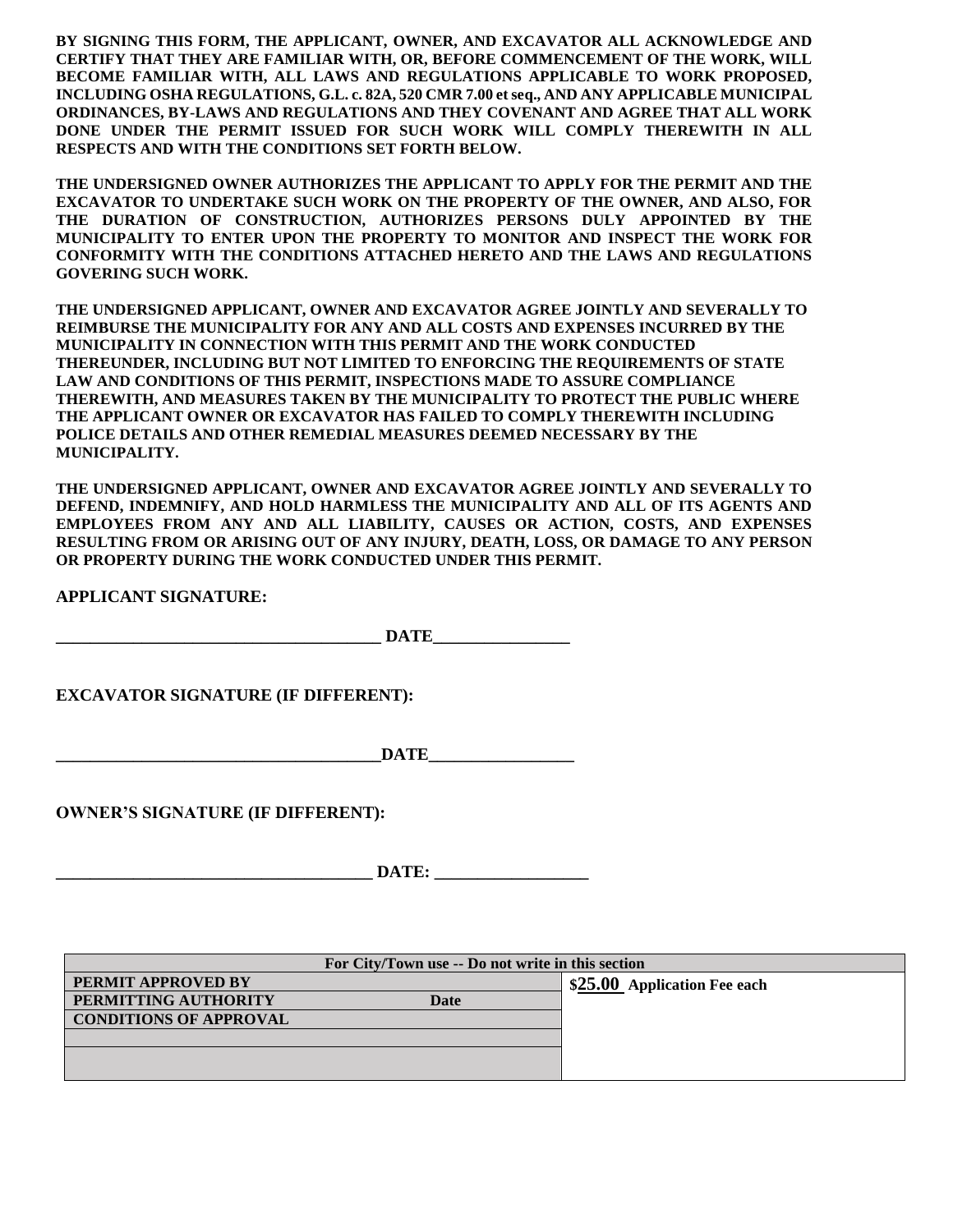#### **CONDITIONS AND REQUIREMENTS PURSUANT TO G.L.C. 82A AND 520 CMR 7.00 et seq. (as amended)**

By signing the application, the applicant understands and agrees to comply with the following:

- i. No trench may be excavated unless the requirements of sections 40 through 40D of chapter 82, and any accompanying regulations, have been met and this permit is invalid unless and until said requirements have been complied with by the excavator applying for the permit including, but not limited to, the establishment of a valid excavation number with the underground plant damage prevention system as said system is defined in section 76D of chapter 164 (DIG SAFE);
- ii. Trenches may pose a significant health and safety hazard. Pursuant to Section 1 of Chapter 82 of the General Laws, an excavator shall not leave any open trench unattended without first making every reasonable effort to eliminate any recognized safety hazard that may exist as a result of leaving said open trench unattended. Excavators should consult regulations promulgated by the Department of Public Safety in order to familiarize themselves with the recognized safety hazards associated with excavations and open trenches and the procedures required or recommended by said department in order to make every reasonable effort to eliminate said safety hazards which may include covering, barricading or otherwise protecting open trenches from accidental entry.
- iii. Persons engaging in any in any trenching operation shall familiarize themselves with the federal safety standards promulgated by the Occupational Safety and Health Administration on excavations: 29 CFR 1926.650 et.seq., entitled Subpart P "Excavations".
- iv. Excavators engaging in any trenching operation who utilize hoisting or other mechanical equipment subject to chapter 146 shall only employ individuals licensed to operate said equipment by the Department of Public Safety pursuant to said chapter and this permit must be presented to said licensed operator before any excavation is commenced;
- v. By applying for, accepting and signing this permit, the applicant hereby attests to the following: (1) that they have read and understands the regulations promulgated by the Department of Public Safety with regard to construction related excavations and trench safety; (2) that he has read and understands the federal safety standards promulgated by the Occupational Safety and Health Administration on excavations: 29 CMR 1926.650 et.seq., entitled Subpart P "Excavations" as well as any other excavation requirements established by this municipality; and (3) that he is aware of and has, with regard to the proposed trench excavation on private property or proposed excavation of a city or town public way that forms the basis of the permit application, complied with the requirements of sections 40-40D of chapter 82A.
- vi. This permit shall be posted in plain view on the site of the trench.

For additional information please visit the Department of Public Safety's website at [www.mass.gov/dps](http://www.mass.gov/dps)

#### Summary of Excavation and Trench Safety Regulation (520 CMR 14.00 et seq.)

This summary was prepared by the Massachusetts Department of Public Safety pursuant to G.L.c.82A and does not include all requirements of the 520 CMR 14.00. To view the full regulation and G.L.c.82A, go to www/mass.gov/dps Pursuant to M.G.L. c. 82, § 1, the Department of Public Safety, jointly with the Division of Occupational Safety, drafted regulations relative to trench safety. The regulation is codified in section 14.00 of title 520 of the Code of Massachusetts Regulations. The regulation requires all excavators to obtain a permit prior to the excavation of a trench made for a construction-related purpose on public or private land or rights-of-way. All municipalities must establish a local permitting authority for the purpose of issuing permits for trenches within their municipality. Trenches on land owned or controlled by a public (state) agency requires a permit to be issued by that public agency unless otherwise designated.

 In addition to the permitting requirements mandated by statute, the trench safety regulations require that all excavators, whether public or private, take specific precautions to protect the general public and prevent unauthorized access to unattended trenches. Accordingly, unattended trenches must be covered, barricaded or backfilled. Covers must be road plates at least ¼" thick or equivalent; barricades must be fences at least 6' high with no openings greater than 4" between vertical supports; backfilling must be sufficient to eliminate the trench. Alternatively, excavators may choose to attend trenches at all times, for instance by hiring a police detail, security guard or other attendant who will be present during times when the trench will be unattended by the excavator.

 The regulations further provide that local permitting authorities, the Department of Public Safety, or the Division of Occupational Safety may order an immediate shutdown of a trench in the event of a death or serious injury; the failure to obtain a permit; or the failure to implement or effectively use adequate protections for the general public. The trench shall remain shutdown until re-inspected and authorized to re-open provided, however, that excavators shall have the right to appeal an immediate shutdown. Permitting authorities are further authorized to suspend or revoke a permit following a hearing. Excavators may also be subject to administrative fines issued by the Department of Public Safety for identified violations.